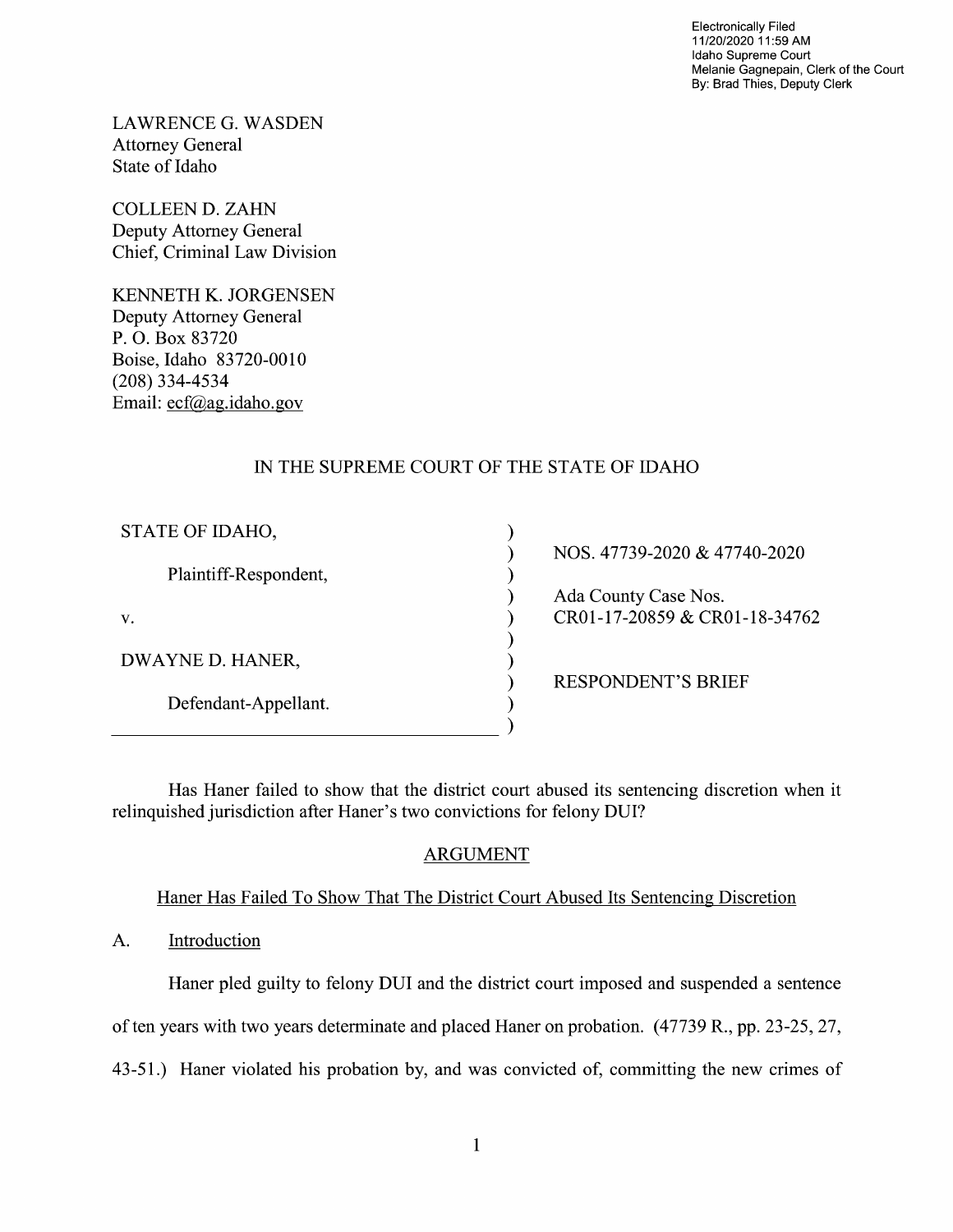felony DUI and malicious injury to property.  $(47739 \text{ R}., \text{ pp. } 64-76, 85; 47740 \text{ R}., \text{ pp. } 23-24, 42-$ 43, 47-48, 71.) The district court imposed a sentence of ten years with three years determinate on the new felony DUI and retained jurisdiction in both cases. (47739 R., pp. 92-94; 47740 R., pp. 71-74.) The district court subsequently relinquished jurisdiction. (47739 R., pp. 99-100; 47740 R., pp. 79-80.) Haner timely appealed form the orders relinquishing jurisdiction. (47739 R., pp. 102-03; 47740 R., pp. 82-83.)

On appeal Haner contends the district court abused its discretion by relinquishing jurisdiction rather than granting him probation. (Appellant's brief, pp. 4-5.) Review 0f the record and application of the relevant legal standards show no abuse of discretion.

### B. Standard Of Review

"The decision to relinquish jurisdiction is committed to the district judge's discretion." State v. Haws, 167 Idaho 471, ., 472 P.3d 576, 585 (2020) (quotation marks and ellipse omitted). In evaluating whether a lower court abused its discretion, the appellate court conducts a four-part inquiry, which asks "whether the trial court: (1) correctly perceived the issue as one of discretion; (2) acted within the outer boundaries of its discretion; (3) acted consistently with the legal standards applicable to the specific choices available to it; and (4) reached its decision by the exercise of reason." State V. Herrera, 164 Idaho 261, 272, 429 P.3d 149, 160 (2018) (citing Lunneborg V. MV Fun Life, <sup>163</sup> Idaho 856, 863, <sup>421</sup> P.3d 187, <sup>194</sup> (2018)).

### C. Haner Has Shown No Abuse Of The District Court's Discretion

"At the end of the period of retained jurisdiction, the court may suspend the sentence and place the defendant on probation, 0r may relinquish jurisdiction, allowing execution of the original sentence." State v. Lutes, 141 Idaho 911, 915, 120 P.3d 299, 303 (Ct. App. 2005). Good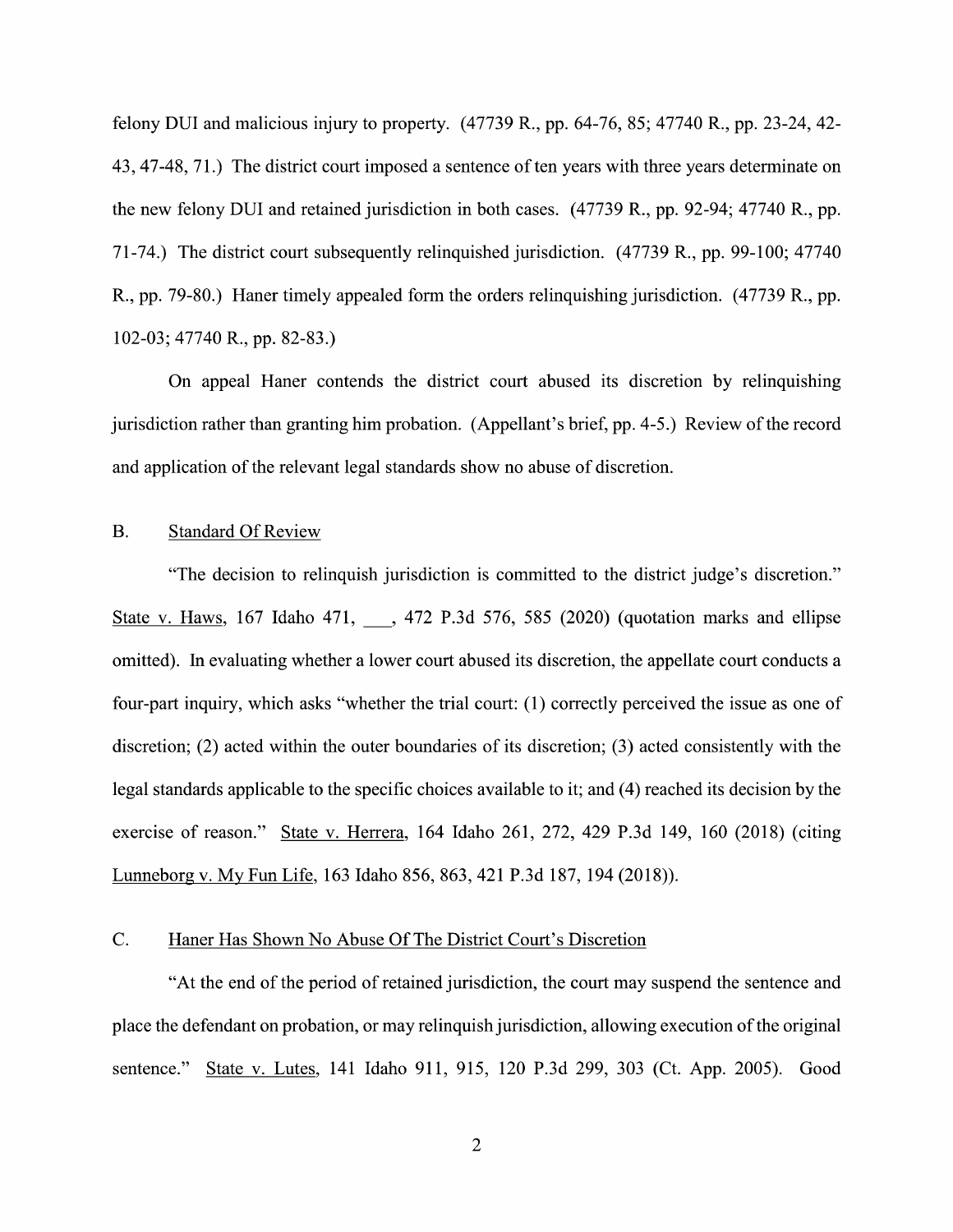performance during the retained jurisdiction program "does not alone create an abuse of discretion in the district judge's decision not to place the defendant on probation or reduce the sentence." State V. Statton, <sup>136</sup> Idaho 135, 137, 3O P.3d 290, <sup>292</sup> (2001). "A court's decision to relinquish jurisdiction will not be deemed an abuse of discretion if the trial court has sufficient information to determine that a suspended sentence and probation would be inappropriate." State v. Hansen, 154 Idaho 882, 889, 303 P.3d 241, 248 (Ct. App. 2013).

The district court based its decision to relinquish jurisdiction rather than grant probation 0n Haner's commission of two felony DUIs, his performance on his initial probation, the "committee's recommendation," Haner's "performance 0n the retained jurisdiction," and "the threat to the community" Haner represents.  $(12/31/19 \text{ Tr.}, p. 55, L. 5 - p. 56, L. 15.)$  The record supports this exercise of discretion.

Haner committed his first felony DUI on June 7, 2017. (PSI, p. 3.<sup>1</sup>) He had an extensive record of mostly minor crimes at that time, including numerous probations and probation violations.  $(PSI, pp. 4-11.)$  Less than a year after being placed on probation Haner committed another felony DUI. (47739 R., p. 43-51 (probation ordered 9/29/17); 47740 R., p. 24 (new felony DUI committed 7/5/18).) When retaining jurisdiction "for evaluation purposes" the district court stated that Haner had "better do an excellent rider" Without disciplinary reports if he hoped for probation. (2/1/19 Tr., p. 41, Ls. 5-24.)

Haner did not do an excellent rider. He received two disciplinary reports and numerous warnings. (PSI, p. 145.) Haner "failed to accept accountability for his actions or recognize his struggles With substance abuse." (PSI, p. 148.) "He often blamed others for his actions and became argumentative upon redirection." (Id.) His behavior indicated he did not desire to benefit

<sup>&</sup>lt;sup>1</sup> Citations to the PSI are to "Con.Docs.-Haner-47740.doc."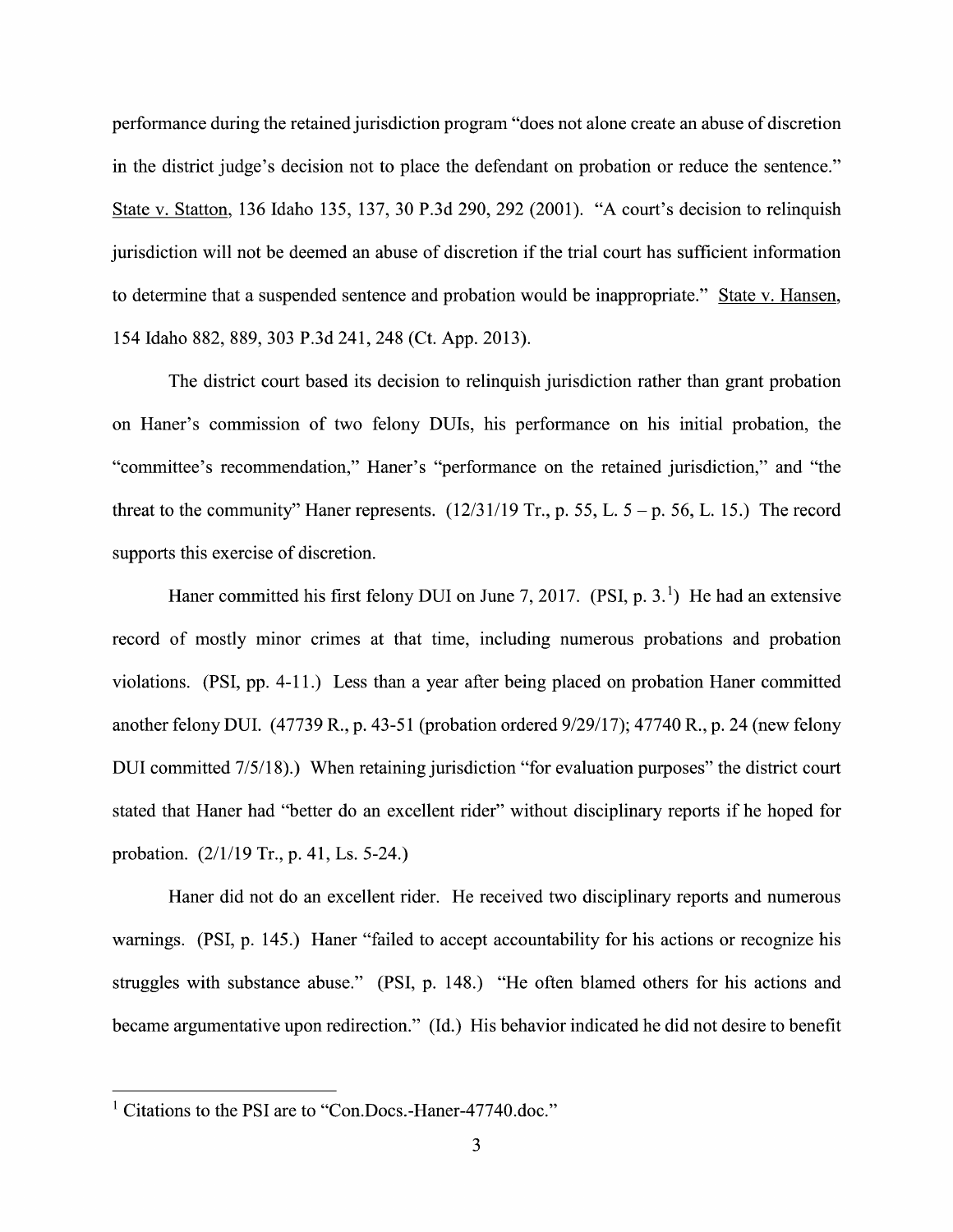from programming. (Id.) His behavior was noncompliant, and when given behavioral contracts to address the problem "he often attempted to manipulate their completion." (Id.) Because of these issues, IDOC recommended the district court relinquish jurisdiction. (Id.) Haner's criminal conduct, his performance on his initial probation, and his failure to show amenability to supervision during the retained jurisdiction all support the district court's exercise of discretion.

Haner contends there are mitigating factors in his case. (Appellant's brief, pp. 4-5.) Although Haner's mental conditions and alcohol and drug abuse certainly explain how he got to this point, they do not in any way undercut the district court's conclusion that Haner is an unacceptable risk to the community. Simply stated, Haner's mental conditions and substance abuse were not reasons to place him on probation. Haner has shown no abuse of discretion.

#### **CONCLUSION**

The state respectfully requests this Court to affirm the judgment of the district court. DATED this 20th day of November, 2020.

> /s/ Kenneth K. Jorgensen KENNETH K. JORGENSEN Deputy Attorney General